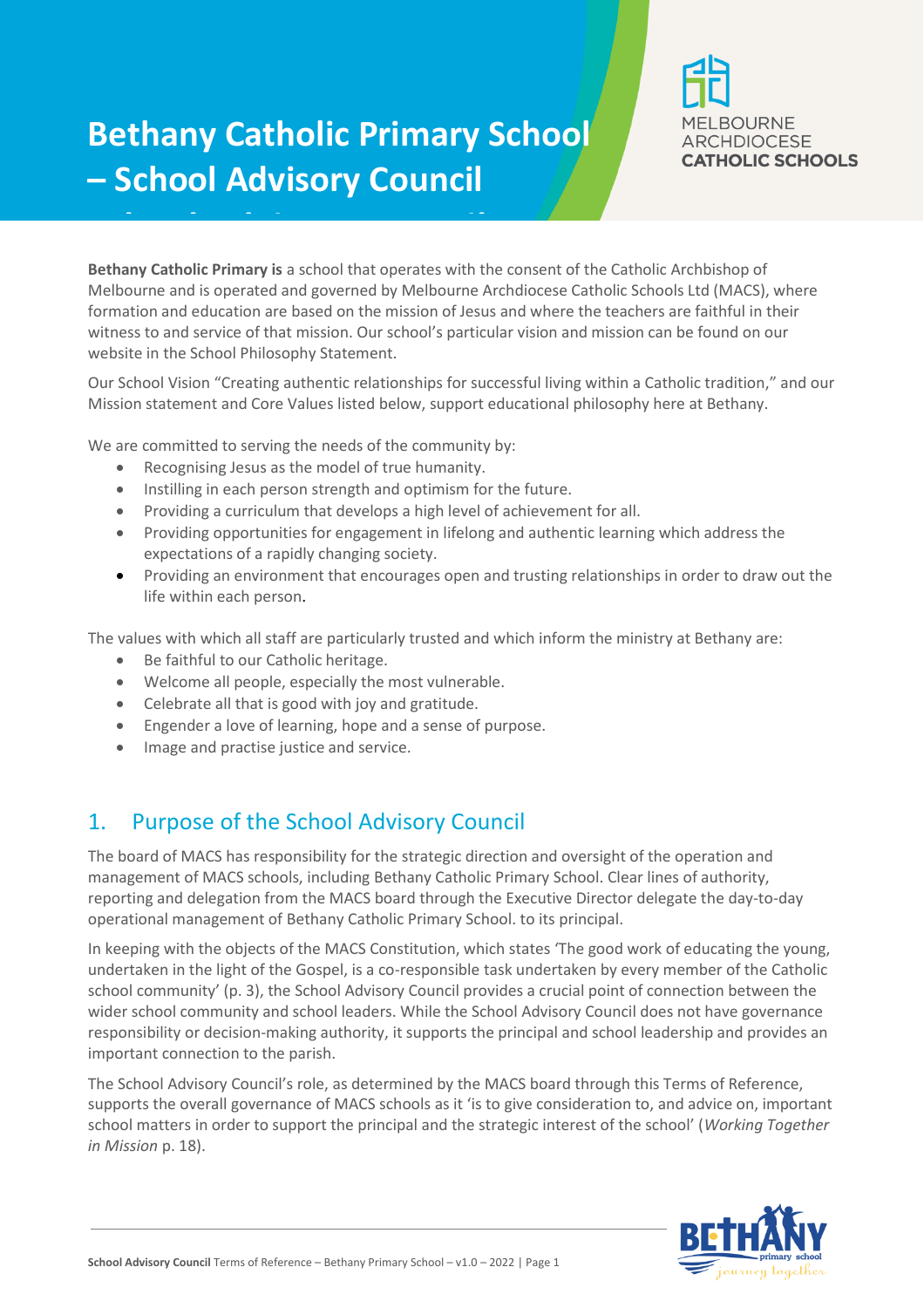# 2. Role of the School Advisory Council

#### **Advisory in nature**

The School Advisory Council provides a forum for discussion and discernment, where parent $^1$  voice and community perspective are available to inform and support the decisions made by the principal and parish priest as the custodian of mission for the good of school and parish where students' wellbeing and outcomes are paramount.

When used in this document, the term 'parish priest' will include priest moderator, parochial administrator, member of an association of canonical administrators or Archbishop's nominee across primary or secondary contexts, and designates their specific role in relation to schools and their title in reference to their ex-officio duties on a School Advisory Council, including their role as custodian of mission.

It is important that School Advisory Council members understand that their primary role is to provide assistance and advice on school matters to support the principal in their leadership role. School Advisory Councils do not have a legal identity and do not become involved in the day-to-day management of the school. The School Advisory Council must act within the parameters of this Terms of Reference.

The MACS board, as the governing body of MACS schools, is responsible for the common good of Catholic education in MACS schools in the Archdiocese, and thus is ultimately responsible for making any decision about the establishment of a council and its arrangements.

The following are some examples of the many ways the School Advisory Council may support the school and the principal:

- articulating and enacting the school's vision and mission
- promoting the school's Catholic ethos and culture
- promoting faith formation and development
- supporting school policies as required
- giving advice to the principal on issues such as school improvement plans and enrolment trends
- engaging in discussion with the principal about the annual school budget and other financial matters
- giving advice to the principal about the school master plan
- providing capital resource planning and maintenance support to the principal.

## 3. Council structure

 $\overline{a}$ 

#### **Members of the School Advisory Council**

Serving on the School Advisory Council of a Catholic school is a form of Church lay ministry. It is a response to the call to support the local Catholic parish and school communities in a particular way. It is also a means for members of our community to share their skills and talents for the common good. A well-functioning council provides rich sources of wisdom and insight, as well as a means of strengthening community links and potential for partnerships.

The Bethany Catholic Primary School. School Advisory Council is to be made up of a minimum of six and a recommended maximum of 10 council members who value and share the educational mission and ethos of the Catholic Church, comprising at least:

<sup>&</sup>lt;sup>1</sup> The terms 'parent' and 'family' are used interchangeably and refer to any adult caregiver (or group of caregivers) who plays a primary role in a child's cognitive, social and emotional development, including persons/people with parental responsibility such as legal guardians and carers, grandparents, foster parents and extended family members.

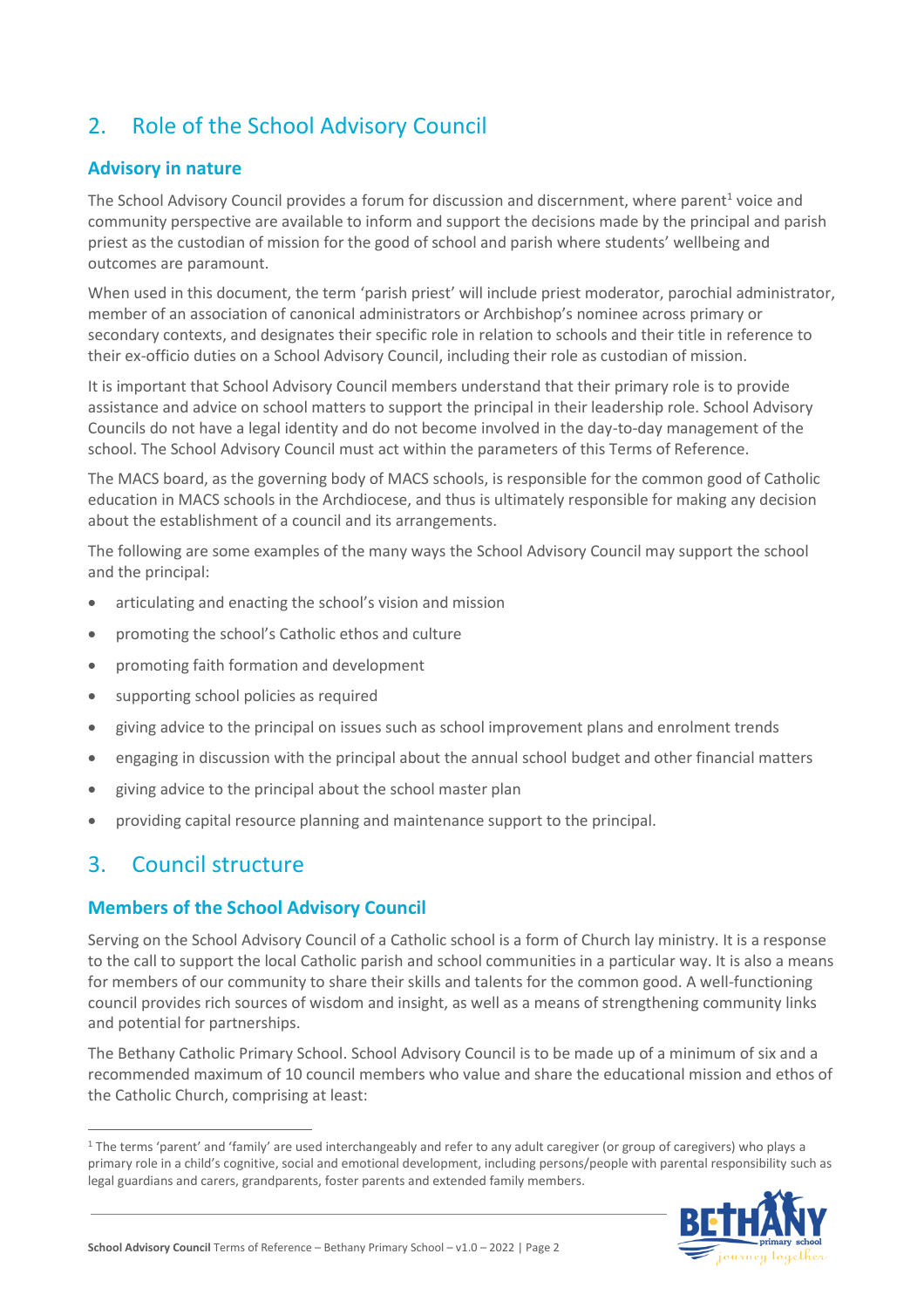- a) the principal (ex officio)
- b) the parish priest (ex officio) (**custodian of mission**)
- c) two parents of children attending the school
- d) one parishioner
- e) another person who in the opinion of the principal has the relevant knowledge, skills, expertise or interest and commitment to the mission of the school to serve a particular need on the council
- f) additional parents of children attending the school
- g) any other person who in the opinion of the principal has the relevant knowledge, skills, expertise or interest and commitment to the mission of the school.

A person who is a member of the council under any category from (a) to (e) may satisfy the eligibility criteria under more than one category.

At the principal's discretion, members of the school staff may be invited from time to time to attend meetings depending on the content of the agenda.

#### **Additional structures for multiple schools within a single parish community**

As our school is one of multiple schools located within a single parish community, the parish priest and principals have determined that, to support the individual councils at each school with their various differences and needs, the following additional structures have been put in place:

The Parish Priest will be given the dates of the SAC Meetings and will attend when able to.

All minutes of meetings will be provided to the Parish Priest.

There will be 6 meetings held over the course of the year, with the Parish Priest attending when possible.

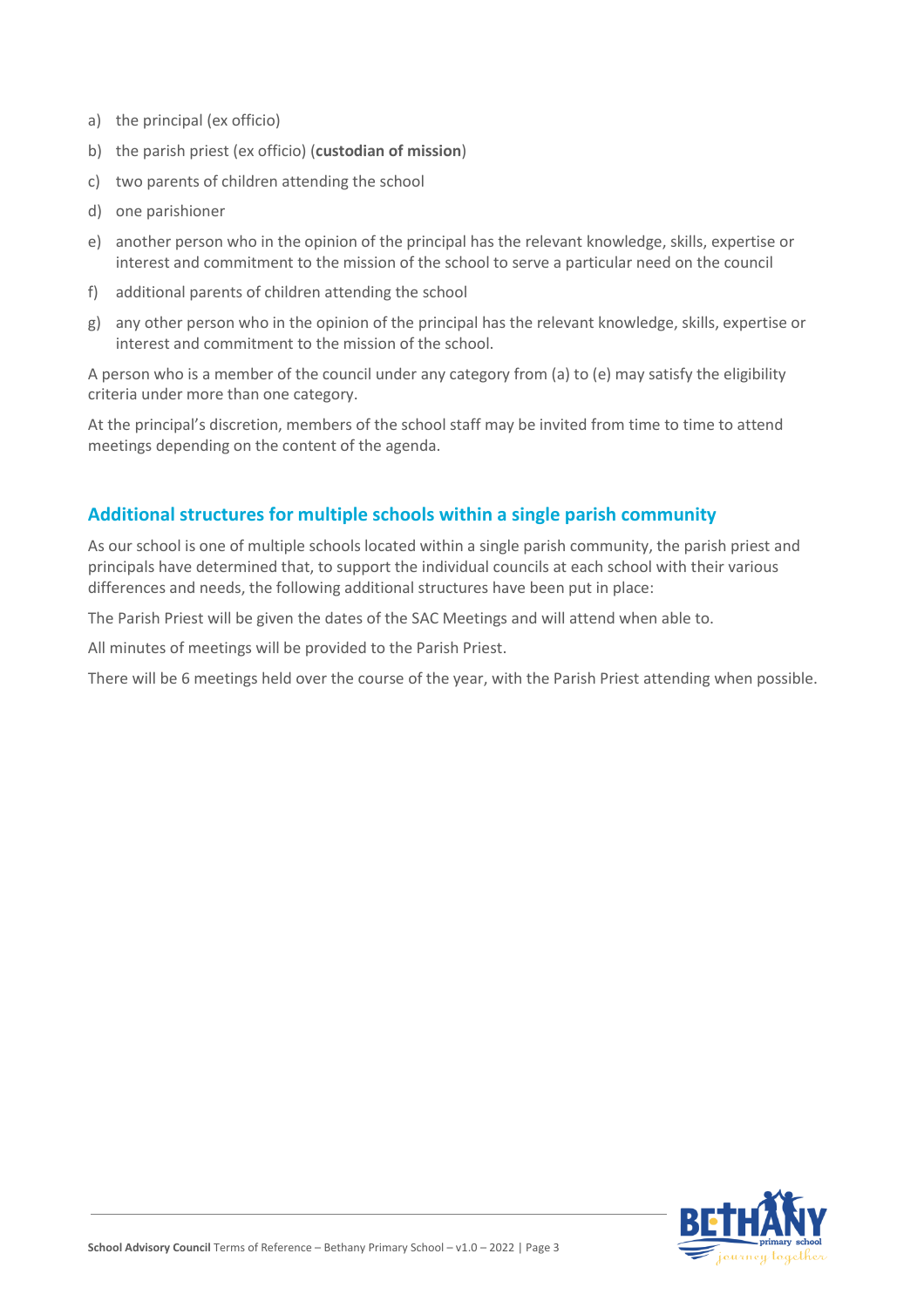# 4. Appointment and induction of members

#### **A process of discernment**

As being a member of a School Advisory Council of a Catholic school is a form of Church lay ministry, the process of appointment is preceded by discernment to assist potential new council members to understand:

- the vision and mission of MACS, the parish and school
- the roles, responsibilities and processes of MACS and the Bethany Catholic Primary School. School Advisory Council
- how council members can support the principal and the parish priest
- the appropriateness of their personal readiness to serve.

This discernment process commences when expressions of interest are sought for new council members, beginning with the provision of an information pack to those interested in nominating for a council position, or a chance for potential nominees to discuss the role of the council and the expectations of a council member with the principal, chair or parish priest.

In keeping with what it means to be and to build Church, the discernment process seeks to arrive at a decision about appointment which all can accept gracefully and support wholeheartedly (even if some wish the decision had been different) because they know the group honestly searched together for the Spirit of God in and for the life of the community.

A discernment process ensures that those who have expressed an interest have had an opportunity to discern their readiness to serve. This process at Bethany Catholic Primary School may include:

- reflecting on the mission of MACS and the school
- exploring the shared understanding that serving on the School Advisory Council is a means for members of our community to share their skills and talents for the common good
- interviewing those who submitted an expression of interest
- sharing known background information about the potential members with observance of privacy laws and confidentiality
- considering the good character of the person and their disposition
- guaranteeing a balance of gender, cultural diversity and skill sets on the School Advisory Council.

#### **Process of appointment of council members**

The principal has the power of appointment, reappointment and removal of members of the School Advisory Council, except the parish priest who holds office ex officio and cannot be removed by the principal.

In appointing council members, the principal will consult with the parish priest following a process of discernment. The principal and parish priest may choose to be supported by others in the appointment process. When appointments are being made, it is important to keep in mind the need for a balance of gender, cultural diversity and skill sets in forming the council.

Council members are appointed for a 3 year term. The principal may, in consultation with the parish priest, at any time make an additional appointment to the council in the event of a vacancy in the minimum prescribed positions or to otherwise fulfil a need on the council; however, any council member so appointed will only hold office until the next set annual appointment round devised by the council following the appointment and, at this time, may apply for membership of the council in the ordinary

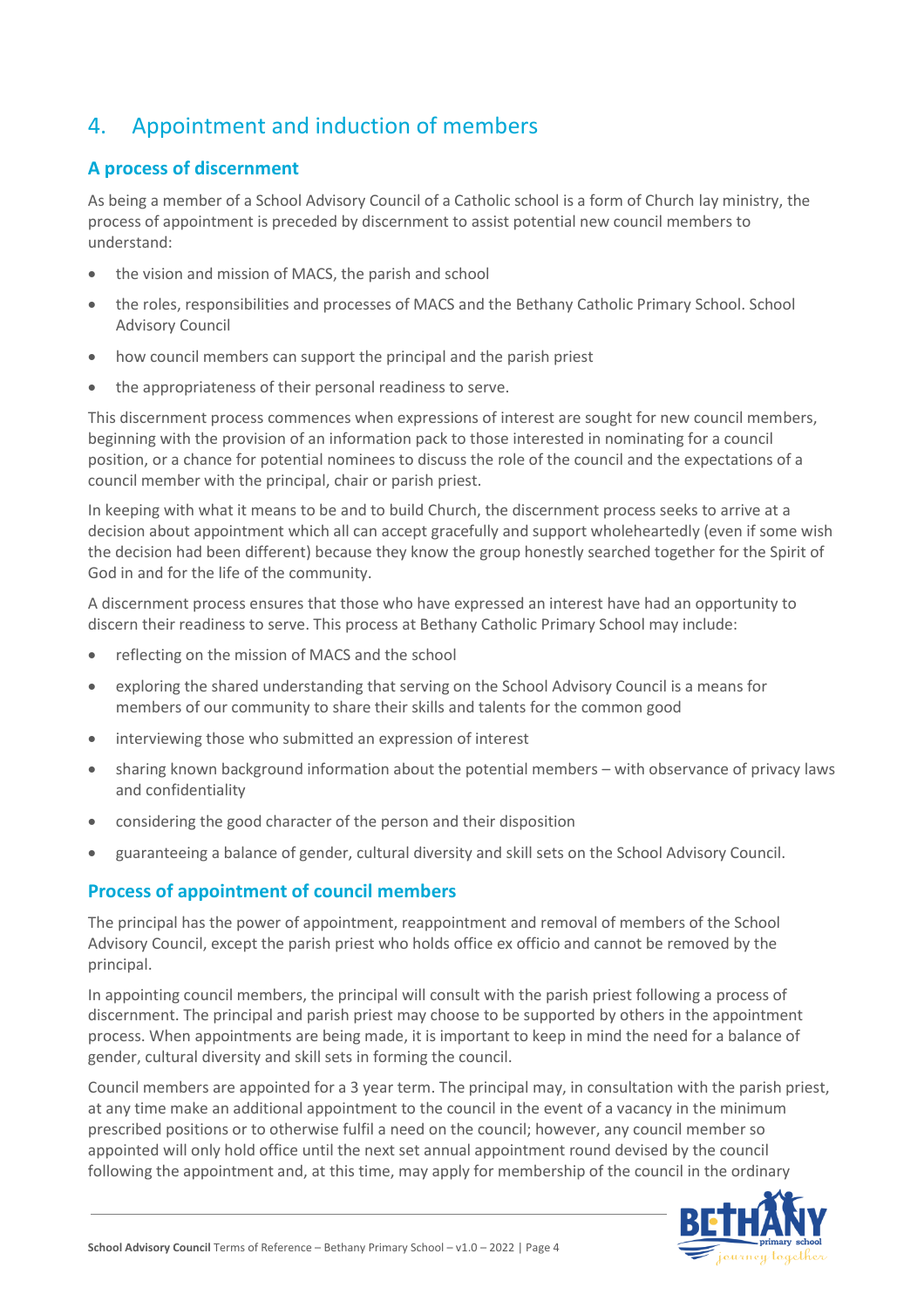manner. A preference will be given to new appointees over a repeat nominee (someone who has previously been on the council, had leave and returned) to ensure ongoing diversity and renewal.

#### **Key considerations in appointment of council members**

#### **Child Safe Standards**

Adherence to the school's Child Safe Standards must be at the forefront of any appointment process. As a condition of appointment, council members must have a Working with Children Check, and sign and comply with the school's Child Safety Code of Conduct.

#### **Code of Conduct for School Advisory Council members**

The school's Child Safety Code of Conduct sets up the baseline expectation that, like all members of the school community, council members 'are expected to actively contribute to a school culture by respecting the dignity of its members, affirming the gospel values of love, care for others, compassion and justice'.

This baseline standard is expanded and made explicit in the MACS Code of Conduct for School Advisory Council members. The objective of this Code of Conduct is to ensure that high standards of community, group and individual behaviour are observed by the members in the context of their roles as members of any School Advisory Council of a MACS school.

#### **Conflict of interest**

MACS is committed to building School Advisory Councils that are free from fraud or corruption, or the perception of fraud or corruption. Conflict of interest arises where a councillor's duty to the school is affected by a personal (actual, potential or perceived) interest. In such cases, the line between personal and professional conduct may become blurred, and interfere with a councillor's capacity to provide advice and fulfil their responsibilities on the council. Conflicts of interest may arise, but do not need to present a problem to any School Advisory Council or MACS if they are openly and effectively managed.

The MACS Conflict of Interest Policy for Employees, Contractors and Consultants addresses the requirements for disclosure and management of conflicts of interest, and extends to council members and all members of any committees of the council. It is a requirement of the role that council and committee members abide by and comply with this policy.

#### **Diversity**

The School Advisory Council seeks to be inclusive of all community members and will demonstrate a genuine commitment to gender equity, cultural diversity and requisite skill sets.

Collectively, council members should bring a range of personal skills and experience to add value to the Bethany Catholic Primary School. School Advisory Council in accordance with the requirements under Section [0:](#page-6-0) The role of individual council members in this Terms of Reference.

#### **Expressions of interest**

Generally, expressions of interest to become a council member are made in advance of the set annual appointment round devised by the council. The process of applying for membership of the Bethany Catholic Primary School Advisory Council is:

- 1. Expressions of Interest advertised in the School Newsletter
- 2. Interested parties submit an expression of interest to the Principal in writing
- 3. A process of discernment using criteria from above to select members is initiated.
- 4. Contact is made with successful applicants.

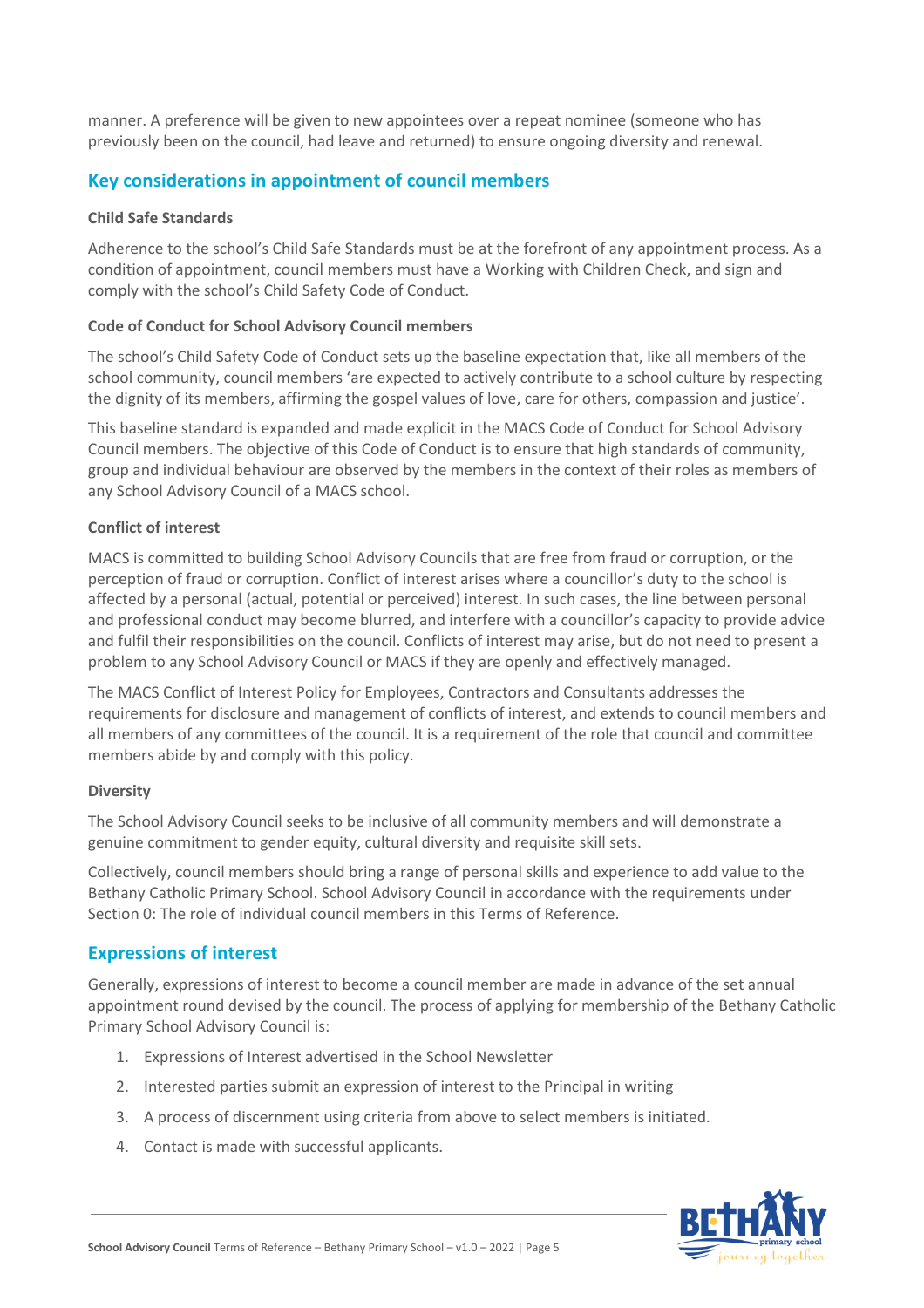5. Consideration will also be given to succession planning through staggered renewal of members to ensure continuing institutional memory.

#### **Terms and conditions of appointment**

The period of appointment for council members, excepting the parish priest, the principal and any other ex-officio appointment, is generally a term of three years ending on the conclusion of the third year following their appointment, with the option of being reappointed for a total of three consecutive terms.

The parish priest and the principal hold office on the School Advisory Council ex officio, meaning that their term continues for as long as they occupy that office following which they cease to be a member of the council. Their successor in that office then becomes automatically appointed to the council.

Any other council members who are appointed on the council ex officio due to a specific position in the school (for example, a business manager) will also have a term of office on the council for as long as they occupy that office, following which they cease to be a member of the council. Their successor in that office will be eligible to be appointed to the council, as determined by the principal in consultation with the parish priest.

The other terms and conditions of appointment of council members are contained in a letter of appointment from the principal and parish priest. A condition of appointment is that the member will:

- sign the school's Child Safety Code of Conduct
- undertake a Working with Children Check as per the *Worker Screening Act 2020* (Vic.)
- accept the MACS Code of Conduct for School Advisory Council members.

The letter of appointment, in a template provided by MACS, sets out among other things:

- terms and conditions that must be agreed to by the proposed council member
- details of expectations of council members
- a copy of this Terms of Reference
- a copy of the MACS Code of Conduct for School Advisory Council members
- reference to availability of applicable MACS school governance policies, as provided in the MACS *School Advisory Council Manual*, including the applicable school's Child Safety Policy, Child Safety Code of Conduct, Complaints Handling Policy and the MACS Conflict of Interest Policy for Employees, Contractors and Consultants.

The office of a council member will become vacant if the member:

- is absent without the consent of the council from three successive meetings of the council, unless the principal determines otherwise
- resigns by notice in writing
- is removed from office by the principal (or the MACS Executive Director or board, as applicable)
- ceases to occupy the relevant office, in the case of the parish priest, the principal or any other ex-officio appointment to the council
- is unable to perform the role due to ill health.

Any period of office of a council member held during a casual vacancy appointment by the principal (that is, a period of less than one year between annual appointment rounds) is disregarded in counting the maximum permitted tenure of office of a council member of three consecutive terms.

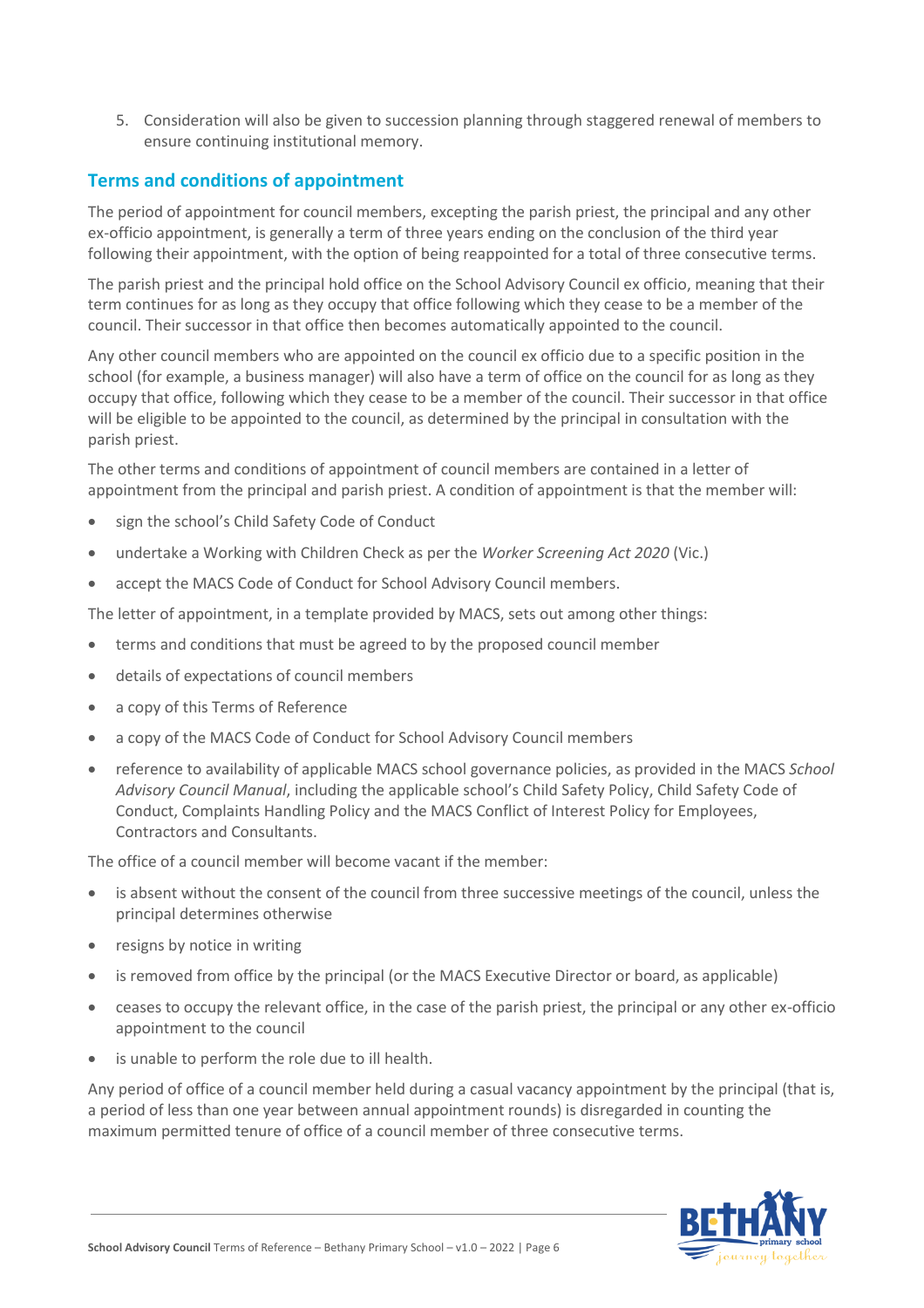#### <span id="page-6-0"></span>**Induction**

The induction process continues after appointment and is a continuing process rather than an event. MACS provides a basis for formation and induction as outlined in the *School Advisory Council Manual*. Formal induction to the Bethany Catholic Primary School Advisory Council includes:

Meeting with a MACS delegate to clarify roles and responsibilities of the SAC Members.

New council members will be provided with:

- the MACS *Statement of Mission*
- an understanding of the history of the parish and school
- a MACS *School Advisory Council Manual*, including the school's Child Safety Code of Conduct, the MACS Conflict of Interest Policy for Employees, Contractors and Consultants, and other relevant school governance policies
- an opportunity to meet with the principal and parish priest
- a tour of the school facilities.

#### **Process of removal of council members**

The principal may, following consultation with the parish priest, remove a council member (except the custodian of mission) if the principal is of the view that a council member is not complying with the expectations of the role of a council member, or is engaged in conduct unbecoming of a council member or prejudicial to the interests of the school. The reasons for removal of council members will be outlined in writing by the principal, in consultation with the parish priest.

A council member may appeal their removal to the Executive Director of MACS for review. The decision of the Executive Director will be final.

The principal of Bethany Catholic Primary School acts on delegation by the MACS Executive Director, who in turn acts on delegations from the MACS board. No delegation of power prevents the exercise of a power directly by the Executive Director or the MACS board, as relevant. For the avoidance of doubt, the MACS Executive Director and board reserve the power to remove a council member from office (except the custodian of mission) if they are of an opinion that the circumstances are deserving of such action.

### 5. The role of individual council members

#### **Qualities and skills of a council member**

Each Catholic school is different, but all schools share the mission of the Church. The council should be composed of people who meet high standards of community, group and individual behaviour, and appreciate, value and share the educational mission and ethos of the Catholic Church. When seeking council members, it is important to reflect on the qualities and skills of benefit to the council in carrying out its functions. Their capacity to contribute, their shared understanding and their positivity are essential.

The following is a list of some of the key qualities and skills for members of the School Advisory Council:

- commitment to the MACS *Statement of Mission*
- commitment to Catholic education in the parish and school
- commitment to the vision and mission of the parish and school
- understanding of the role of parish priest as the custodian of mission, principal as the leader of the school and council members

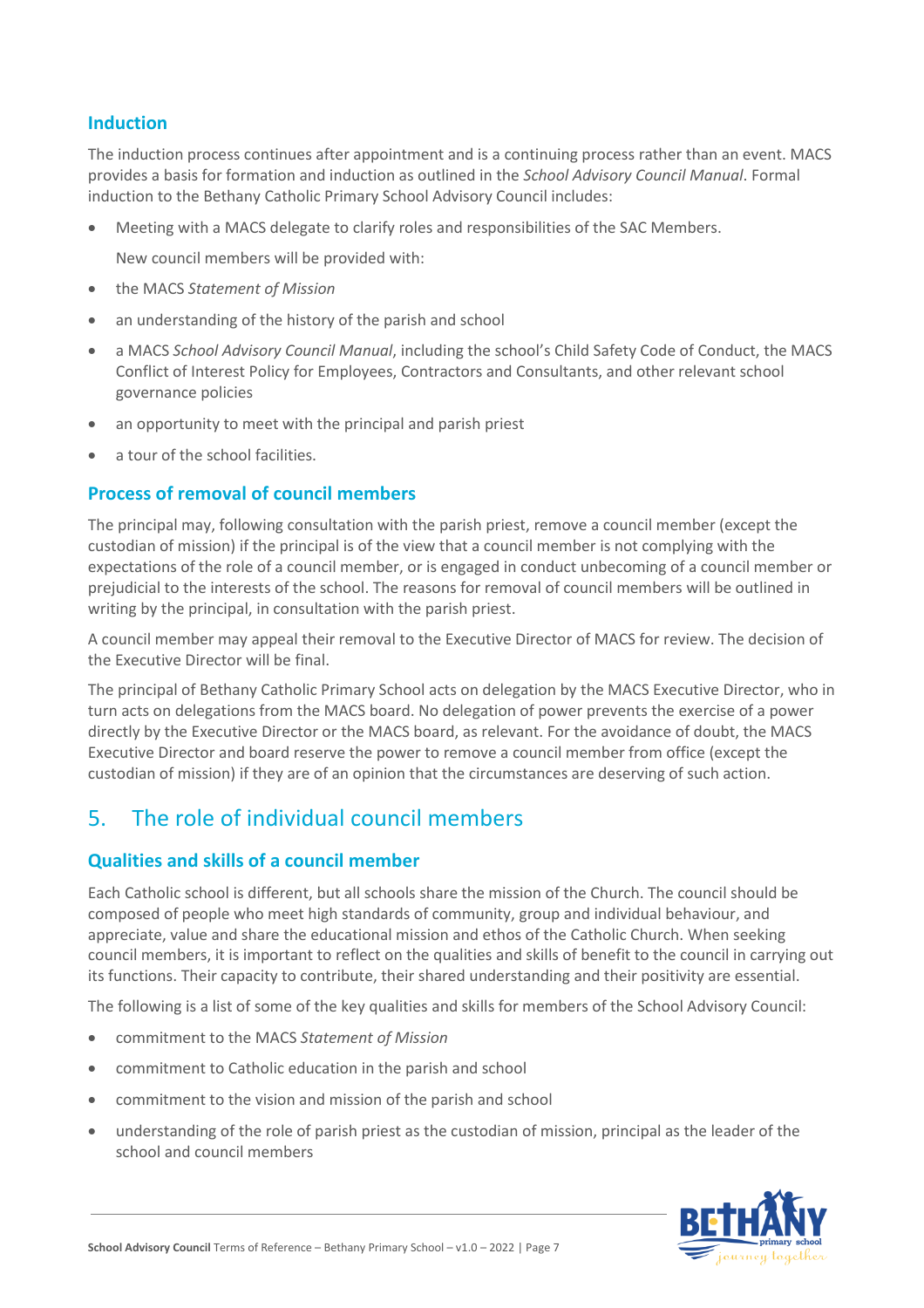- willingness to ask questions and seek clarification
- ability to think strategically
- willingness to support the contributions of other council members
- capacity to listen in an active and meaningful way
- willingness to work cooperatively with others
- commitment to maintaining confidentiality at all times.

#### **Expectations of the council member**

Each council member, in addition to terms and conditions of appointment of council members contained in their letter of appointment and their acceptance of the MACS Code of Conduct for School Advisory Council members, is required to commit to the following:

- understanding the council's role
- having a positive and constructive attitude
- elevating any appropriate issues for consideration by the council
- declaring and not allowing any personal interests to conflict with the interests of the school, and properly managing any conflict of interest in accordance with the MACS Conflict of Interest Policy for Employees, Contractors and Consultants
- preparing for council meetings
- attending each council meeting, unless there are extenuating circumstances
- bringing expertise and views to discussions on behalf of the whole community
- participating actively and responsibly
- acting honestly and fairly, in good faith and in the best interests of the school
- acting ethically and with a high level of integrity
- conducting themselves professionally and treating other council members fairly, sensitively, consistently and with respect
- undertaking council work with reasonable care and diligence
- participating in council formation activities
- keeping confidential the information received in the course of service as a council member
- not taking improper advantage of their position as a council member
- abiding by the applicable MACS school governance policies and key documents, including the MACS *Statement of Mission*, *Working Together in Mission* and MACS Conflict of Interest Policy for Employees, Contractors and Consultants, and the school's Child Safety Policy, Child Safety Code of Conduct and Complaints Handling Policy.

## 6. Key roles

There are four key roles on a School Advisory Council. The chair, the principal, the parish priest and the secretary each have a significant role on the council and each of these roles carries specific responsibilities.

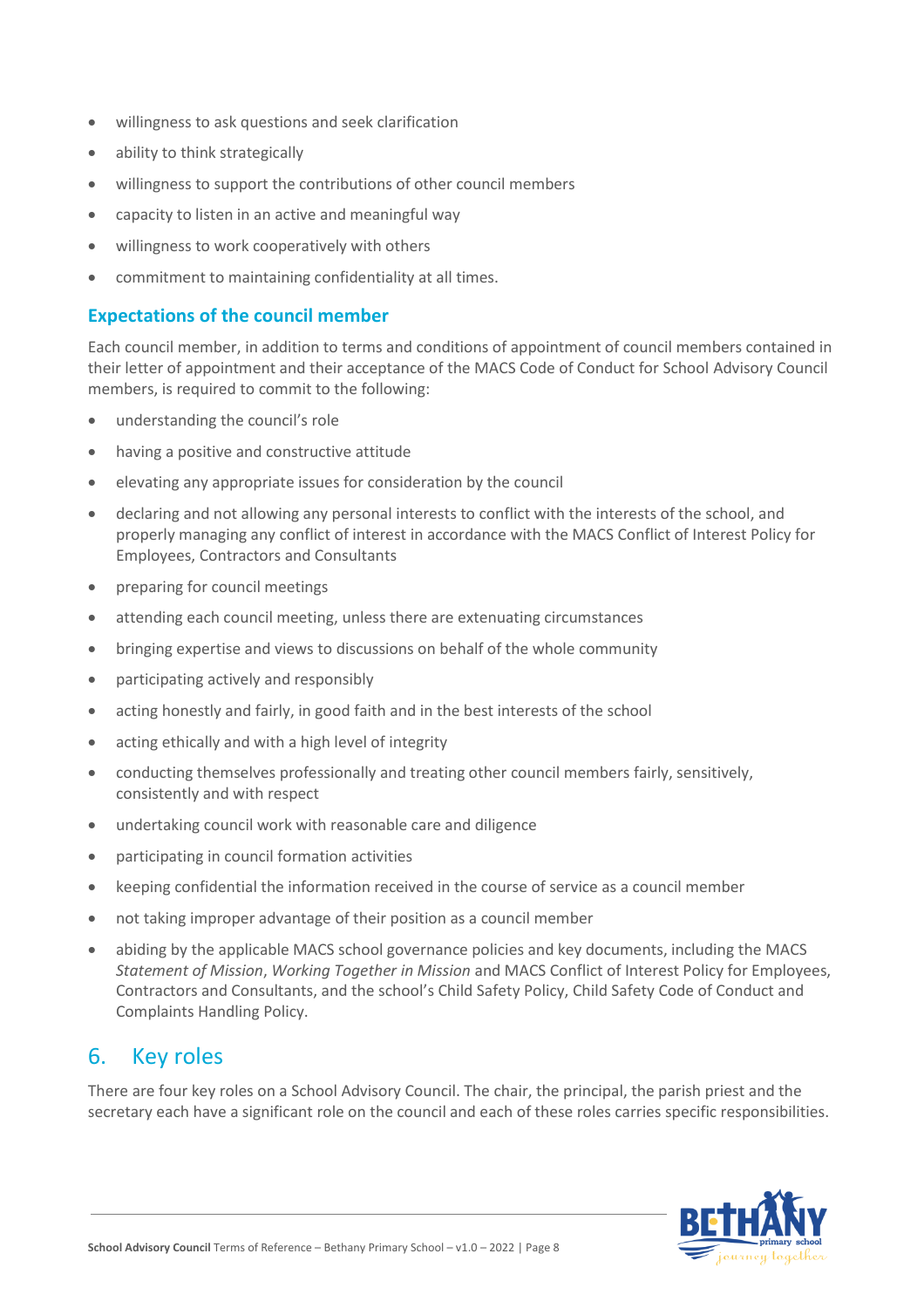#### **The chair**

The role of the chair is to:

- chair council meetings
- in conjunction with the principal and the secretary, oversee the development of meeting agendas, and check papers for meetings and the draft minutes
- ensure the meetings are focused on the agenda
- encourage participation by all council members in meetings and at council events
- act as a spokesperson for the council when authorised to do so by the principal
- attend important parish and school events as appropriate
- in conjunction with the principal, oversee the preparation of the council's annual report, with the final version approved by the council
- participate as a member of the council.

#### **Appointment**

The chair is appointed by the principal through either, depending on local context, discernment of the will of the council in consultation with the parish priest or, after a process of discernment, election by the council members from among their number. This would take place at the first meeting of the council after the end of the term of the previous chair.

The chair will normally be an independent member who is not employed by MACS at the school or otherwise, and is selected on the basis of the person's skills, competencies and their record as a leader.

The term of the chair aligns with their term of office as a council member. The office of the chair will terminate if they cease to be a council member whether by way of expiry of their term, resignation or removal. The chair does not have a casting vote in addition to their ordinary vote as a council member.

#### **The principal**

Key responsibilities of the principal's role include development of the faith community, particular focus on the safety and wellbeing of students, formulation of a vision for the whole school, attention to contemporary teaching and learning in order to engage all students, and stewardship of the people and resources with particular outreach to the parent community.

The principal works in collaboration with the parish priest, staff and members of the school community, and MACS management to achieve the mission of the school.

As such, the principal's role on the council as an ex-officio member is to:

- play a key role in developing the overall goals and priorities of the council
- play a key role in developing the agenda for meetings and the preparation of papers before meetings
- ensure follow-up of actions arising from council meetings
- act as the chief education adviser to the council
- make arrangements to maintain an archive of relevant council documentation in accordance with this Terms of Reference, including minutes from previous meetings
- make arrangements to distribute the papers before meetings, after preparation of the papers by the secretary
- in conjunction with the chair, assist in the preparation of the council's annual report

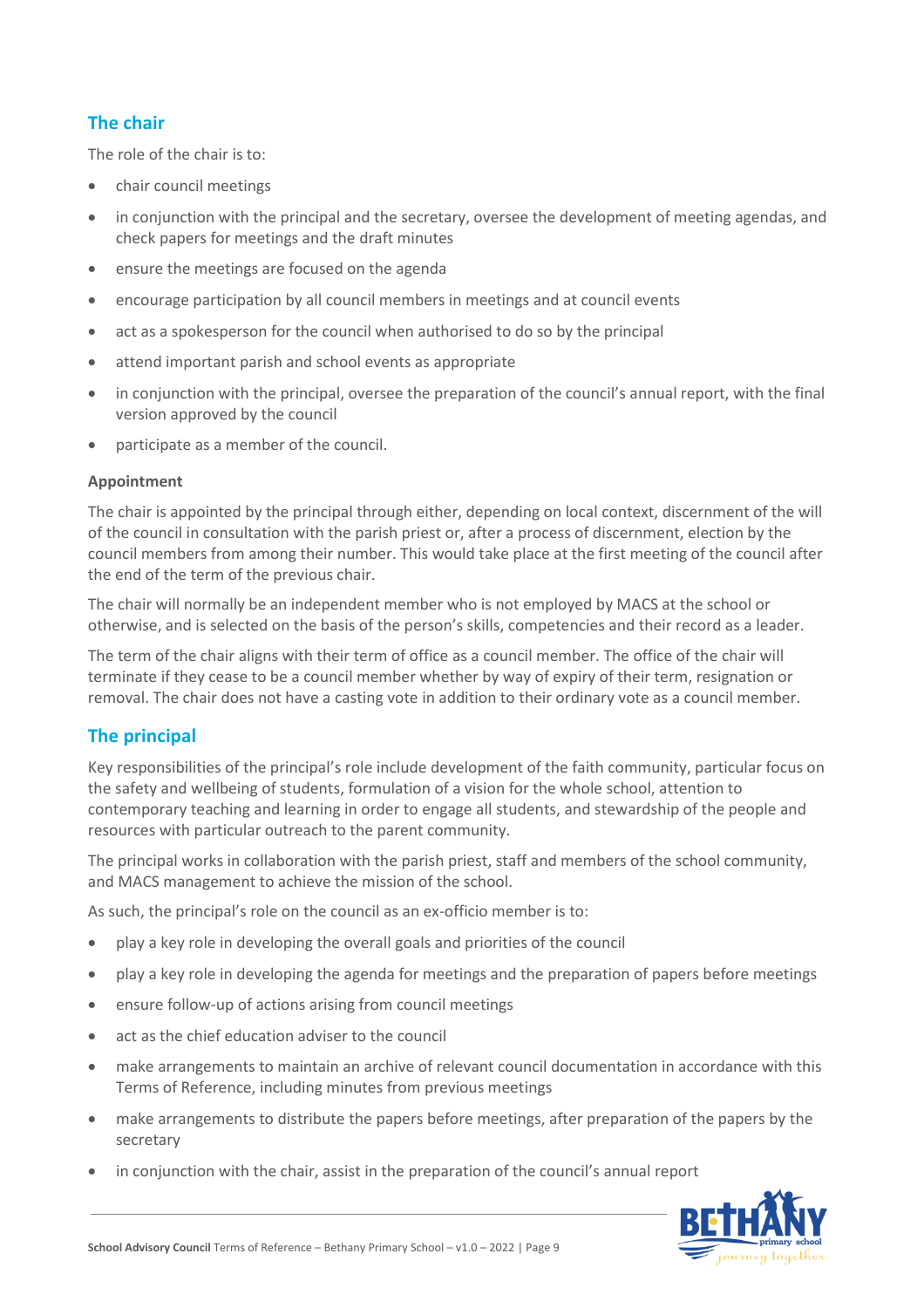- make arrangements to distribute draft minutes to the council members, after preparation by the secretary
- ensure that council members are kept informed between meetings
- make arrangements to maintain a register and record of council, committee and working groups, and all applicable documentation and records, including minutes, agendas and correspondence.

#### **Appointment**

The principal is an ex-officio member of the School Advisory Council by virtue of holding the role of principal of the school. A duly appointed acting principal will fulfil this role during the absence of the principal. The principal has full voting rights and is counted in the usual way for quorum purposes.

#### **The parish priest**

The parish priest as the custodian of mission has a key role of supporting the school in its distinctive Catholic identity, spirituality and life by continued responsibility for faith education, sacramental life and pastoral care.

Therefore, the parish priest has an ex-officio role on the council to:

- as the key evangeliser and educator in faith within the parish and thus the custodian of mission of parish and school, provide guidance to council in its deliberations as relevant
- support the principal and council in the development and implementation of the sacramental program to ensure the school is faithful to its distinctive Catholic identity and spirituality
- in providing strong pastoral support and effective Catholic leadership of the parish, which includes the school and college communities, guide the council and bring to the council's attention matters relevant to the operation of the school
- be engaged with, and bring to the council's attention, those aspects of the school's operations that have the potential to harm the parish's good name
- be involved in and provide input to the council's planning of any transaction that will change the nature of the school property, or affect the use of any other areas of adjoining parish property (where property is beneficially owned by a juridic person which the custodian of mission represents, i.e. a parish or groups of parishes).

#### **Appointment**

The parish priest as the custodian of mission has an automatic entitlement to hold office on the council ex officio by virtue of their office as parish priest, parish priest representative of an association of parishes or nominee of the Archbishop, as applicable. The parish priest has full voting rights and is counted in the usual way for quorum purposes.

#### **The secretary**

The role of the secretary is to:

- take the minutes of council meetings
- oversee that the agenda and papers are confirmed in sufficient time to allow for their distribution at least a week prior to the meeting
- oversee management of all council correspondence
- oversee the provision of adequate notice of the annual appointment round and of any intention to call for nominations for council positions that become vacant.

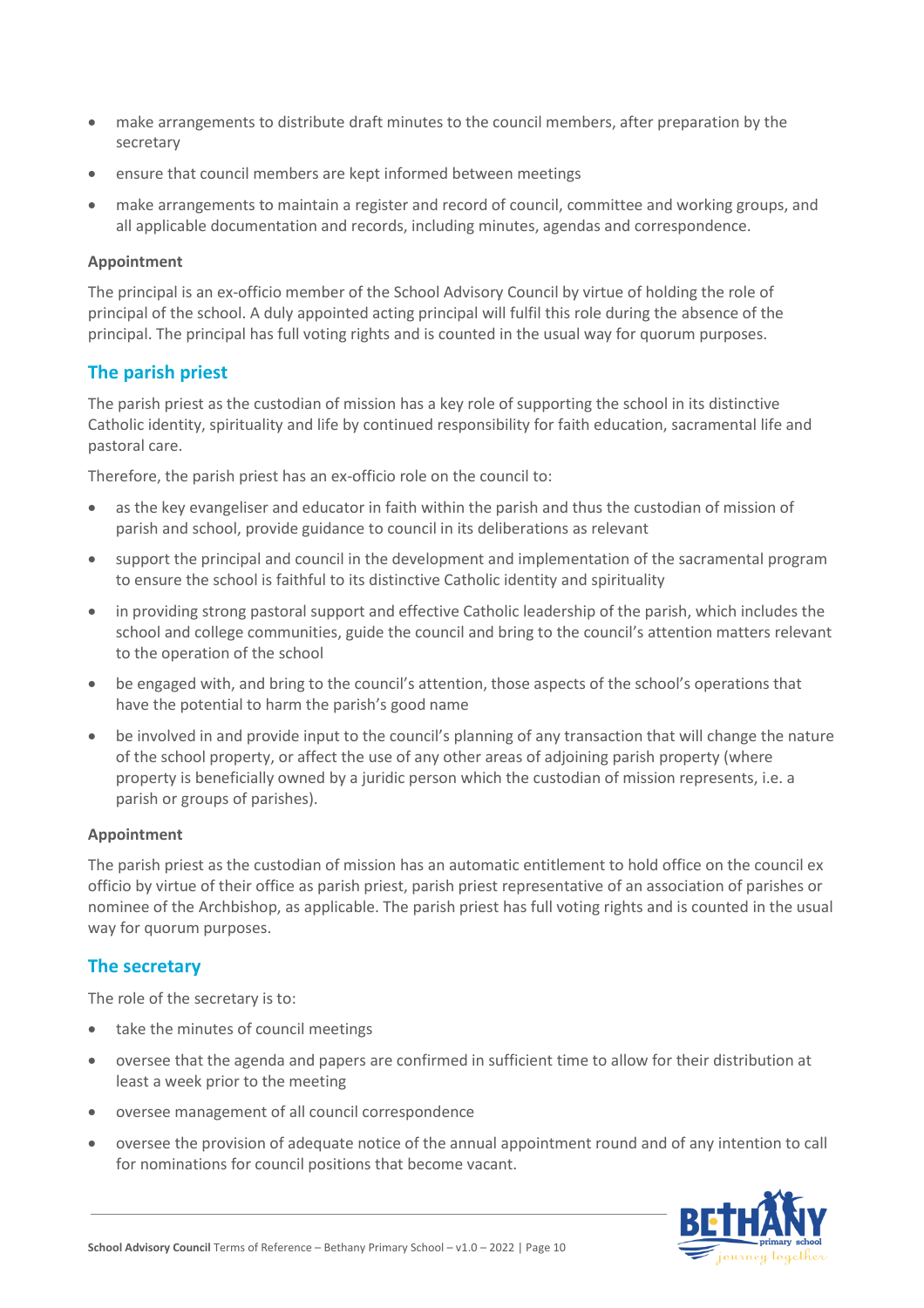#### **Appointment**

A minute secretary may be appointed by the principal from the staff of the school to undertake the duties of secretary. The minute secretary would have no vote as their role is purely administrative. Alternatively, a secretary is appointed by the council from among its members at the first meeting of the council after the end of the term of the previous secretary. If appointed from within the ranks of the council, the secretary does not have an additional vote as well as their ordinary vote on the council.

### 7. Committees and working parties

To share and support the work of the School Advisory Council, the council may consider establishing standing committees depending on the size and local context of the school. The purpose of each committee is to advise the School Advisory Council on specific matters. Committees are not a requirement, but an additional advisory structure if needed.

The councils of larger schools may delegate work to committees to more effectively provide advice on complex or specialised issues, and to use councillors' time more efficiently. Committees provide recommendations to the full council, which retains collective responsibility for the advice provided to the principal.

Involvement in committees allows members to deepen their knowledge of the school, become more actively engaged and fully utilise their experience. Additionally, the existence of committees can indicate to the community that the council is giving voice to particular issues.

Smaller schools may not benefit from a formal committee structure because their councils are often quite small and operations not as complex.

From time to time, the council may also wish to establish a committee or working party for a specific purpose or to undertake a particular task, for example a centenary celebration.

The council may appoint additional members of a council committee or working group to assist with deliberations in the manner determined by the council in each instance. Any co-opted members of committees who are not council members will be held to account to the same expectations as those of a council member, as outlined in Section 5. They must have a Working with Children Check, sign and comply with the school's Child Safety Code of Conduct, accept the MACS Code of Conduct for School Advisory Council members and the MACS Conflict of Interest Policy for Employees, Contractors and Consultants.

Council committees and working groups may be focused on a specific area such as:

- finance
- property
- parent engagement.

#### **Function**

If a committee or working party is seen as desirable, the MACS-approved School Advisory Council Committee Terms of Reference template is to be used to establish the committee or working group. The following structures need to be adopted:

- Each committee or working party should be chaired by a council member who is responsible for reporting to the council on the activities of the committee/working party.
- Council committees/working parties are directly responsible to the council.
- Each committee/working party of the council should have clearly articulated expectations stating:
	- the name of the committee/working party
	- the name of the chair

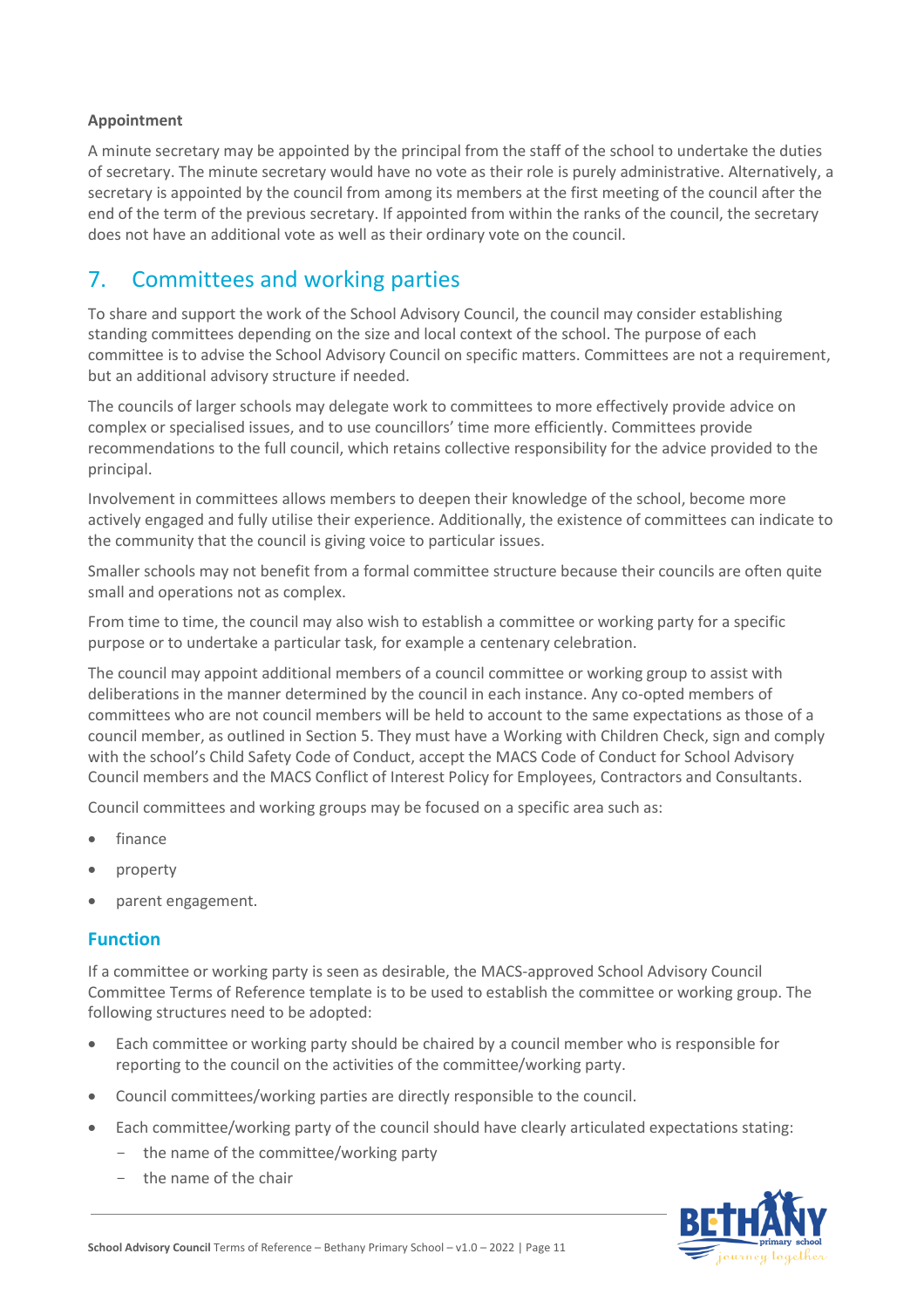- the purpose and tasks to be undertaken
- the names of the members
- the quorum, meeting and reporting requirements
- the date for reporting back to the council, e.g. actions since last report, what's happening now, future plans, items for council discussion
- the duration of the committee/working party.

It is important that any council committee or working party understands that it may not speak publicly for the council.

The terms of reference of each committee or working party of the council should be approved by the principal and appropriate records maintained by or on behalf of the principal.

A summary of the activities of each committee or working party should be included in the council's annual report to acknowledge the specific work undertaken by the committee or working party during the year.

# 8. School Advisory Council meetings

#### **Meetings**

The Bethany Catholic Primary School Advisory Council meets four times during the year.

The School Advisory Council may call extraordinary meetings if required.

Agendas should be prepared and distributed prior to each meeting, with sufficient notice and time for preparation by council members. Minutes will be taken at each meeting.

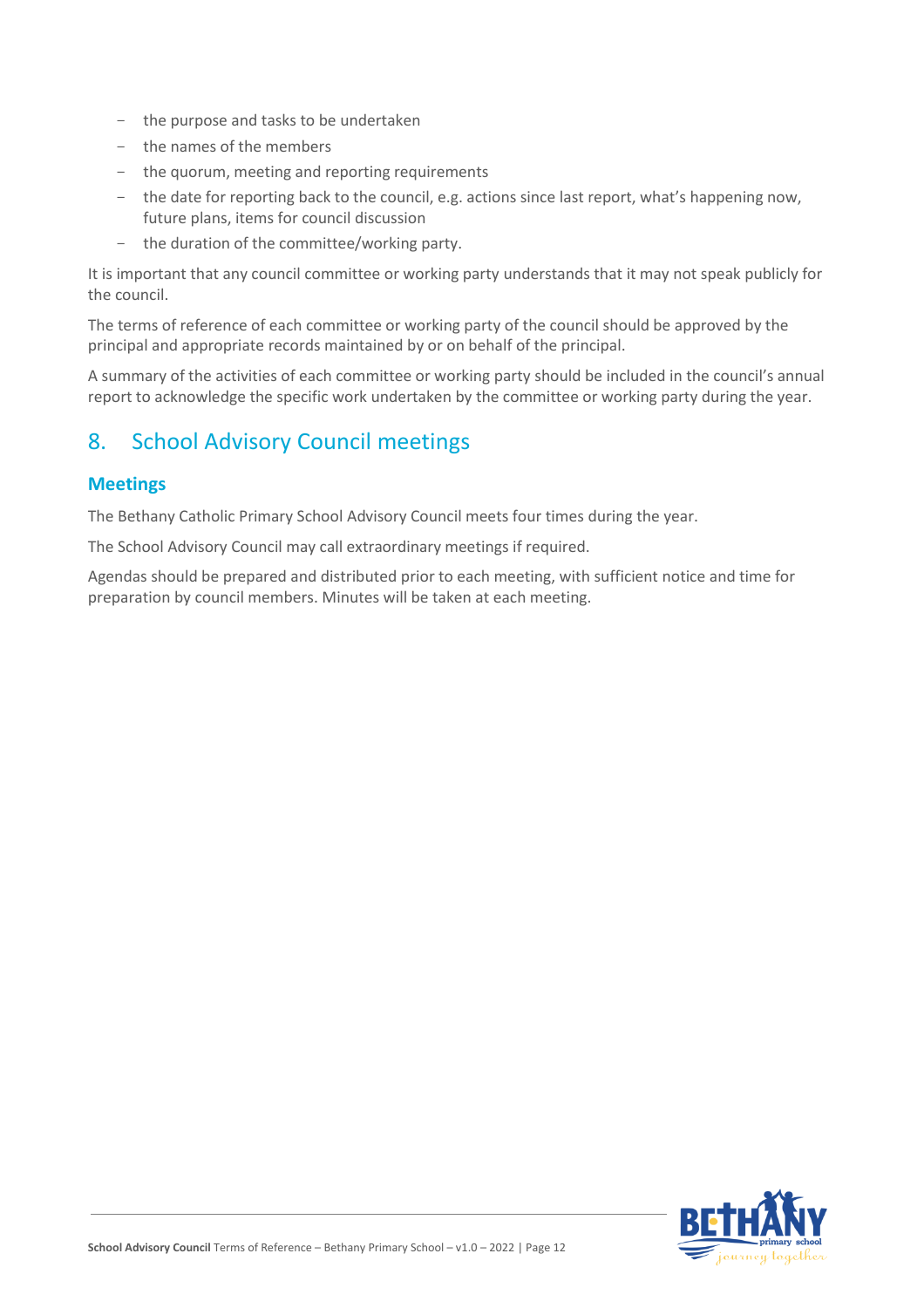To support the parish priest in maintaining a presence on our School Advisory Council, given that the parish priest has multiple schools within our parish, they would only be required to attend a minimum of four meetings per year

In the event that the parish priest cannot be present at a scheduled meeting, they would inform the chair or principal of their inability to attend and share any reports or information prior to the meeting's commencement.

#### **Quorum**

A quorum must be present at all times at each council meeting for the meeting to be validly constituted, and all discussion and agreement by consensus made at the meeting valid. The quorum for meetings is two-thirds of the total number of council members at any given time. The principal should always be part of the quorum.

#### **Conduct of council meetings – consensus and confidentiality**

In the conduct of School Advisory Council meetings, it is important that conversations are encouraged. Good, healthy dialogue where members listen to each other creates positive connections and builds good relationships, enabling the council to explore ideas and proposals.

Equally important is that members enter the meeting well-prepared for the discussions that will take place. An agenda will have been circulated prior to the meeting, and any important proposal will have been highlighted and any relevant documentation circulated. This will provide an opportunity for informed dialogue to take place, rather than 'off the cuff' thinking.

It is hoped that a well-informed discussion where each person has a chance to speak, is listened to intently and feels their ideas have been respected will lead to proposals and ideas being agreed to by consensus. At the heart of an agreement by consensus is the ongoing welfare of the group and good relationships of the members appropriate to a Catholic School Advisory Council.

Council confidentiality and solidarity are key ingredients in building trust at council meetings. As a general rule, all council meeting proceedings are confidential. At times, there may be occasion to formally declare an issue, a paper or a discussion as particularly sensitive and confidential. This should be done by the chair prior to a council meeting and confirmed before the close of the meeting.

Council members must respect the right of individuals to express their views freely at council meetings without fear of being named outside the meetings as taking particular positions. As in all similar groups, a sense of trust among council members is vital for the wellbeing of the council.

A meeting should close by reviewing actions and deadlines set, and noting of the details of the next meeting.

#### **Disclosure of interests by council, committee and working group members**

In accordance with the MACS Conflict of Interest Policy for Employees, Contractors and Consultants, all council members must disclose any personal interest which relates, or may relate, to the operations of the school in order to ensure that any actual, potential or perceived conflict of interest with a duty that the person has on the council is identified and appropriately managed.

The Conflict of Interest Policy for Employees, Contractors and Consultants as prescribed by MACS must at all times be complied with by all members of the council, and the members of any committee or working group established by the council.

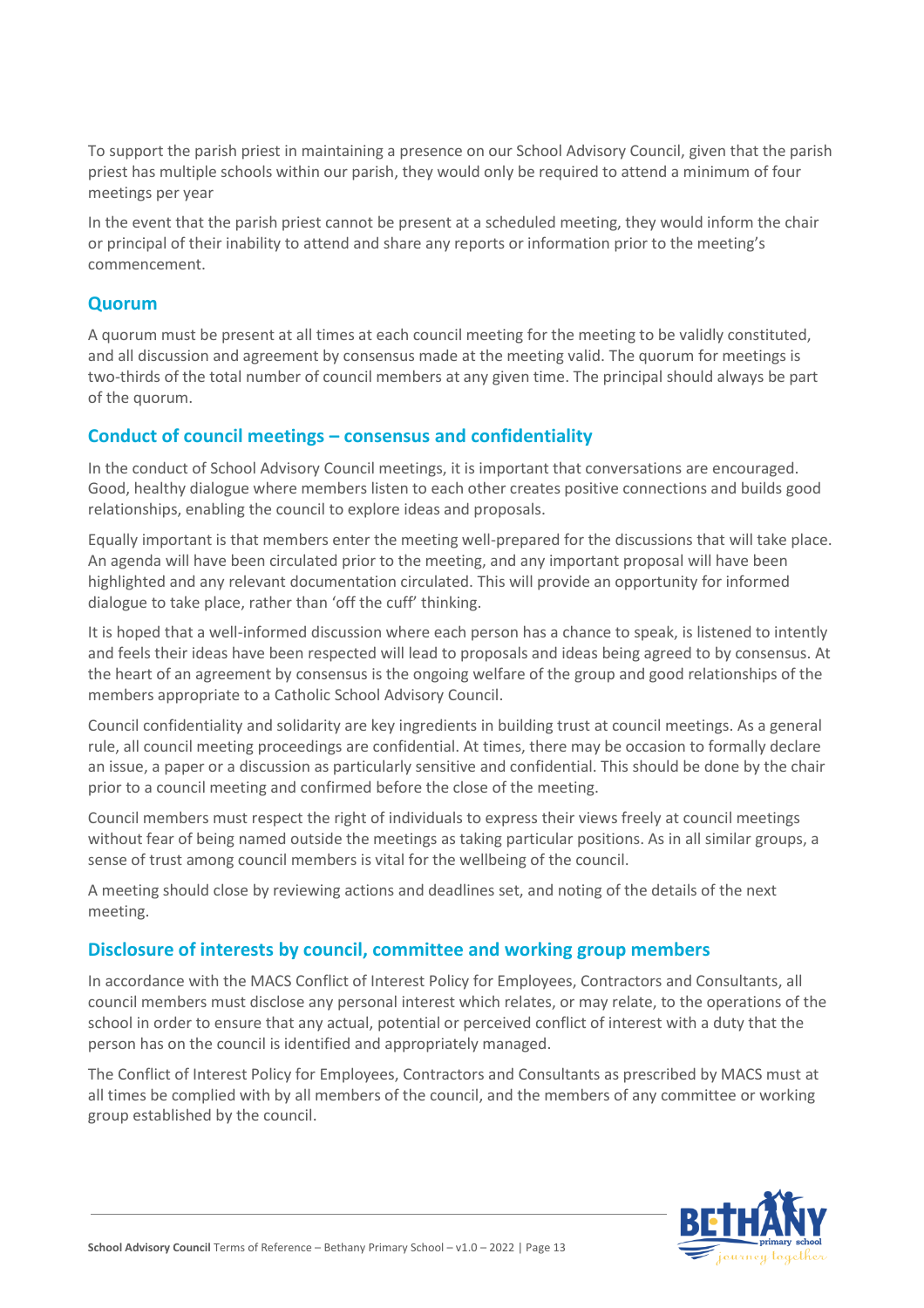# 9. Engaging with the school community

The council encourages full participation of stakeholders to ensure a high level of engagement and participation by the school community. Schools must employ a variety of strategies to provide evidence to meet Victorian Registration and Qualifications Authority (VRQA) minimum standards, which require a school to 'publish a clear statement of its philosophy and be able to demonstrate how the school's philosophy is enacted' per Schedule 4 clause 16 in the *Education and Training Reform Regulations 2017* (Vic.).

The School Advisory Council is required to ensure that it has a dedicated page on the school's website which publishes up-to-date versions of:

- the Terms of Reference
- MACS *School Advisory Council Manual*
- MACS Code of Conduct for School Advisory Council members
- the School Advisory Council Annual Report
- a list of council members and key roles
- a list of committees and membership.

A key piece of evidence that could demonstrate how the school's philosophy is enacted is the School Advisory Council Annual Report. The School Advisory Council Annual Report is an important communication document and is to be drafted using the MACS-approved template. Preparation of the council's annual report is to be overseen by the chair, in conjunction with the principal, with the final version approved by the council. The council's annual report should acknowledge the activities, achievements and challenges of the council and committees over the past year, reference the council's self-evaluation, and indicate goals and focus for the following year. In turn, these goals will provide a basis for the evaluation the council undertakes in the following year.

This report is to be submitted to the principal and shared with the school community. It may also be used to inform the principal's requisite School Annual Report published on the school website and the VRQA State Register unless otherwise determined by the MACS Executive Director, either generally or in any particular instance.

The School Advisory Council is required to ensure that its dedicated webpage is reviewed and updated annually. The MACS *School Advisory Council Manual* provides information to support and guide the work of School Advisory Councils.

# 10. Record keeping

As a minimum, the principal must ensure the maintenance of the following council documents and records:

- the school's School Advisory Council Terms of Reference (this document) and the terms of reference of any committee or working group established by the council
- the agenda and minutes of School Advisory Council, committee and working group meetings
- copies of each School Advisory Council Annual Report
- a register of the current members of the council, committees and working groups, and any council members holding key roles
- a register of interests disclosed by council, committee and working group members
- the School Advisory Council correspondence file.